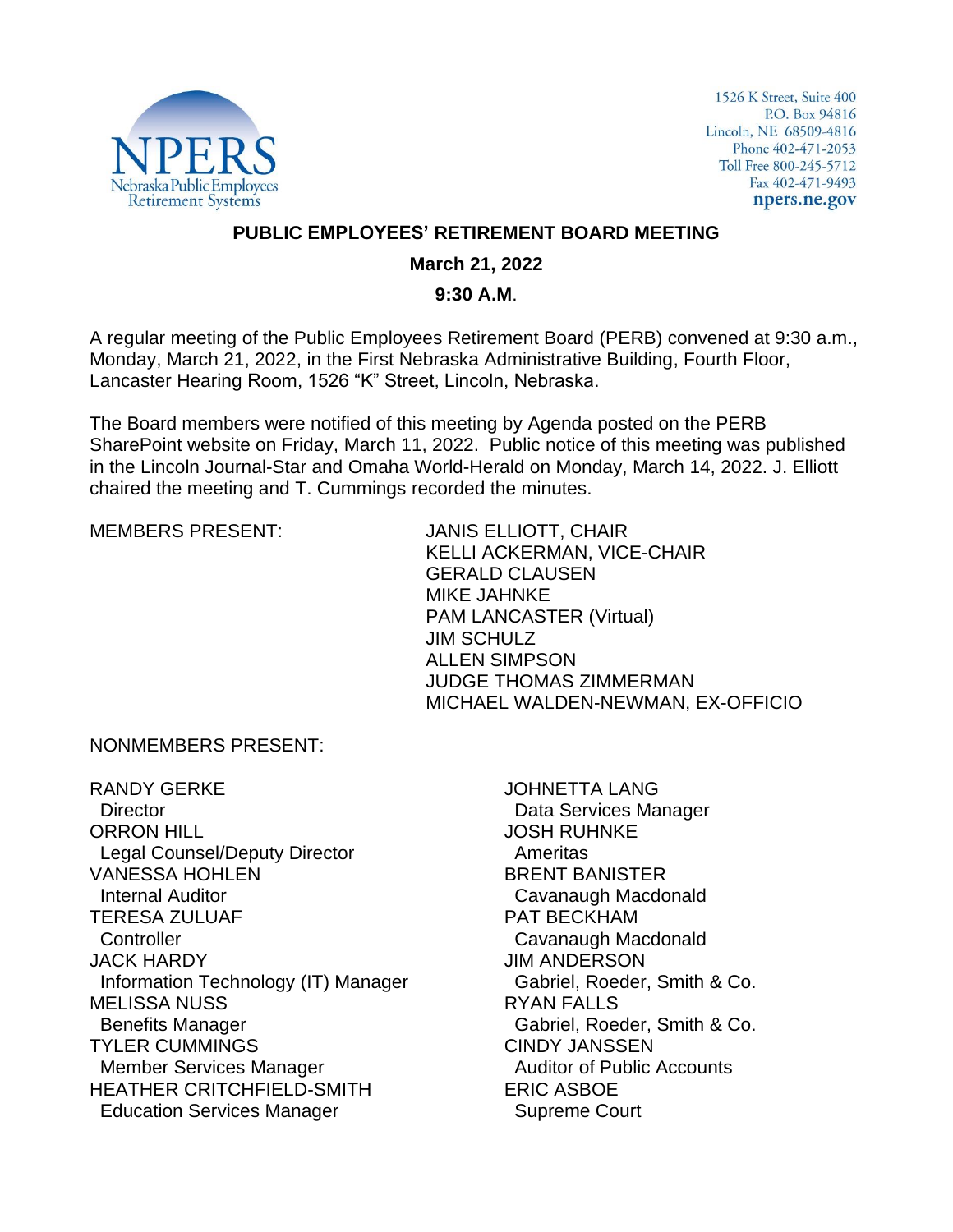PRASHANT JAISWAL Provaliant

KINGSLEY SWAMIDOSS Provaliant

**Agenda Item 1**: J. Elliott stated this meeting will follow the Nebraska Open Meetings Act and a copy of the Act is provided electronically, via a link on the final agenda posted on the Nebraska Public Employees Retirement Systems' (NPERS) website, on the Attorney General's website, and a copy of the Act is located on the table by the door.

**Agenda Items 2 and 3 – Meeting Called to Order:** J. Elliott called the March 21, 2022, Board Meeting to order at 9:30 a.m. Present at meeting: J. Elliott, K. Ackerman, G. Clausen, M. Jahnke, P. Lancaster, A. Simpson, J. Schulz, M. Walden-Newman, and T. Zimmerman.

**Agenda Item 4 – Approval of Minutes:** J. Schulz moved for approval of the minutes of the February 28, 2022, Board Meeting. Motion was seconded by M. Jahnke. Members voted as follows: For: J. Elliott, K. Ackerman, G. Clausen, M. Jahnke, P. Lancaster, J. Schulz, A. Simpson and T. Zimmerman. Against: None. Motion carried.

**Agenda Item 5 – Approval of Budget Status Report & February Retirement Report:**  K. Ackerman moved to approve the Budget Status Report and the February 2022 Retirement Report. Motion was seconded by M Jahnke. Members voted as follows: For: J. Elliott, K. Ackerman, G. Clausen, M. Jahnke, P. Lancaster, A. Simpson, J. Schulz, and T. Zimmerman. Against: None. Motion carried.

## **Agenda Item 6 – Public Comments or Correspondence from Citizens:** There were none.

**Agenda Item 7 – School, Judges, and State Patrol Audit**: C. Janssen gave the School, Judges, and State Patrol Audit report.

She discussed three findings of the audit report: death overpayments, controls over financial reporting and disclosures, and death benefit payment issues.

There were eleven deceased individuals in which NPERS made overpayments to for the 2021 fiscal year. Also in 2021, NPERS hired a new third-party vendor to search for deceased members, and a majority of the individuals in the audit report were found by the new vendor. Per the Auditor of Public Account's recommendation, NPERS will reach out to the Department of Health and Human Services to help strengthen the death notification process.

R. Gerke stated the new vendor has been much improved compared to the previous vendor in terms of reporting deceased members.

A. Simpson moved to approve the School, Judges, and State Patrol Audit. Motion was seconded by T. Zimmerman. Members voted as follows: For: J. Elliott, K. Ackerman, G. Clausen, M. Jahnke, P. Lancaster, A. Simpson, J. Schulz, and T. Zimmerman. Against: None. Motion carried.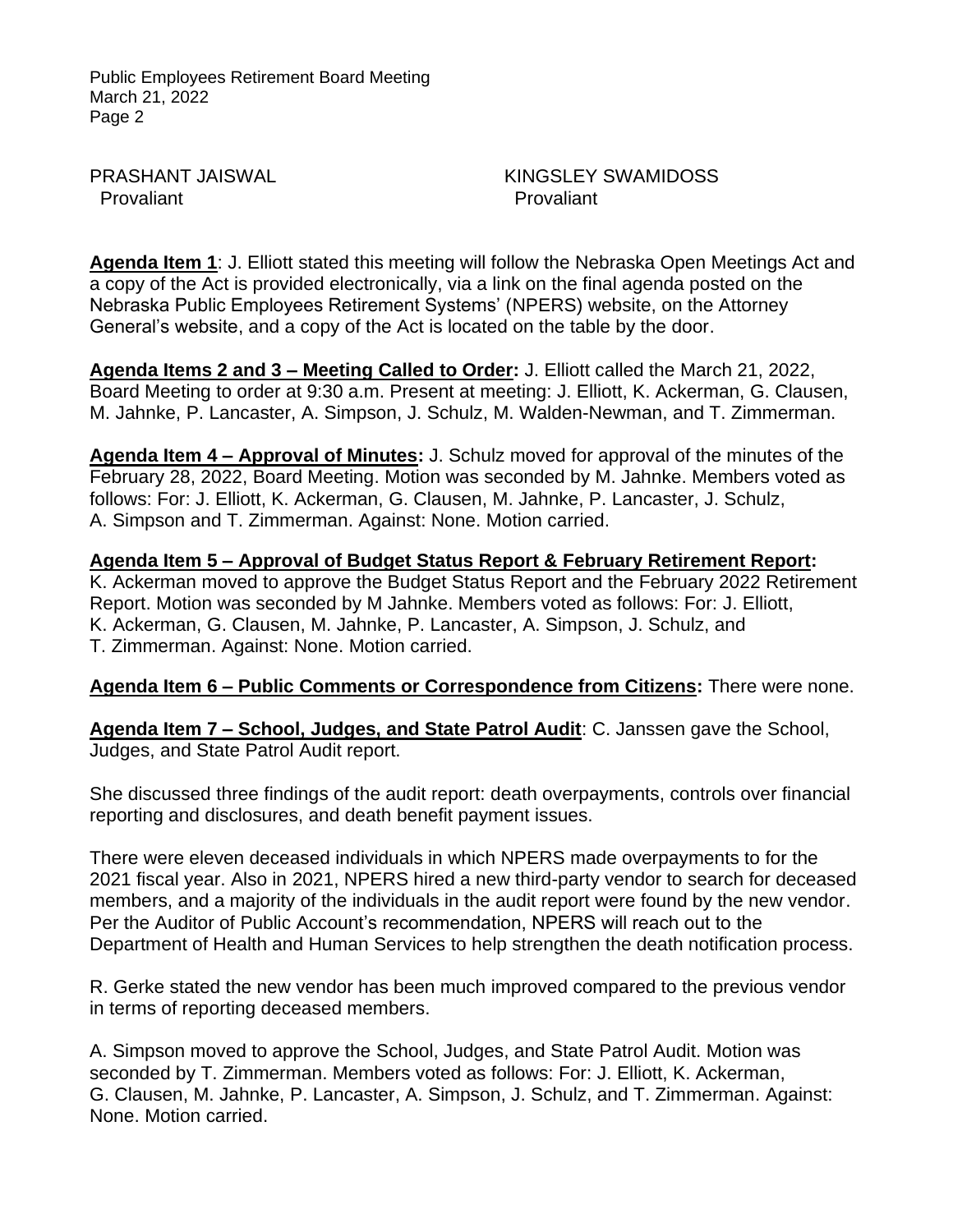**Agenda Item 8 – Actuarial Audit**: R. Falls and J. Anderson, from Gabriel, Roeder, Smith & Co. (GRS), gave the Actuarial Audit Report.

J. Anderson provided a background on the scope of the actuarial audit. The audit covered the School, Judges, State Patrol, State Cash Balance, and County Cash Balance plans. The audit included a review of the experience study process and resulting actuarial assumption recommendations, evaluation of the data used for the 2021 actuarial valuations, and a review of the actuarial work to ensure it complies with all standards.

R. Falls stated the plans are well funded and commended the State of Nebraska, NPERS, and the PERB. He suggested adopting the ultimate economic assumptions for the 2022 valuations. He stated there would be an impact on the dividends for the Cash Balance plans if the ultimate economic assumptions are adopted for the 2022 valuations.

R. Falls stated Cash Balance Tier 1 members who elect an annuity receive a subsidy compared to the valuation assumptions. He suggested the PERB monitor the subsidy relative to valuation assumptions for members who elect an annuity in the Cash Balance Tier 1 plan. He also stated in his experience the Cash Balance plans he works with do not allow a full lump sum distribution of the account.

R. Falls suggested the margin established for the School plan termination assumption be closely considered for the next experience study.

He stated GRS was able to replicate the 2021 actuarial valuations results for all five plans they audited.

He suggested Cavanaugh Macdonald provide data for future dividends as if the ultimate assumptions have been adopted.

P. Beckham, Cavanaugh Macdonald, stated actuarial audits are unique to public retirement plans. She also reiterated that most Cash Balance plans do not allow members to take the full account balance as a lump sum.

J. Schulz moved to approve the Actuarial Audit. Motion was seconded by M. Jahnke. Members voted as follows: For: J. Elliott, K. Ackerman, G. Clausen, M. Jahnke, P. Lancaster, A. Simpson, J. Schulz, and T. Zimmerman. Against: None. Motion carried.

The PERB took a break from 10:55 a.m. to 11:08 a.m.

**Agenda Item 9 – Technology Assessment**: P. Jaiswal and K. Swamidoss, from Provaliant, gave the Technology Assessment.

There were three phases to their assessment methodology: Discover, Analyze, and Recommend.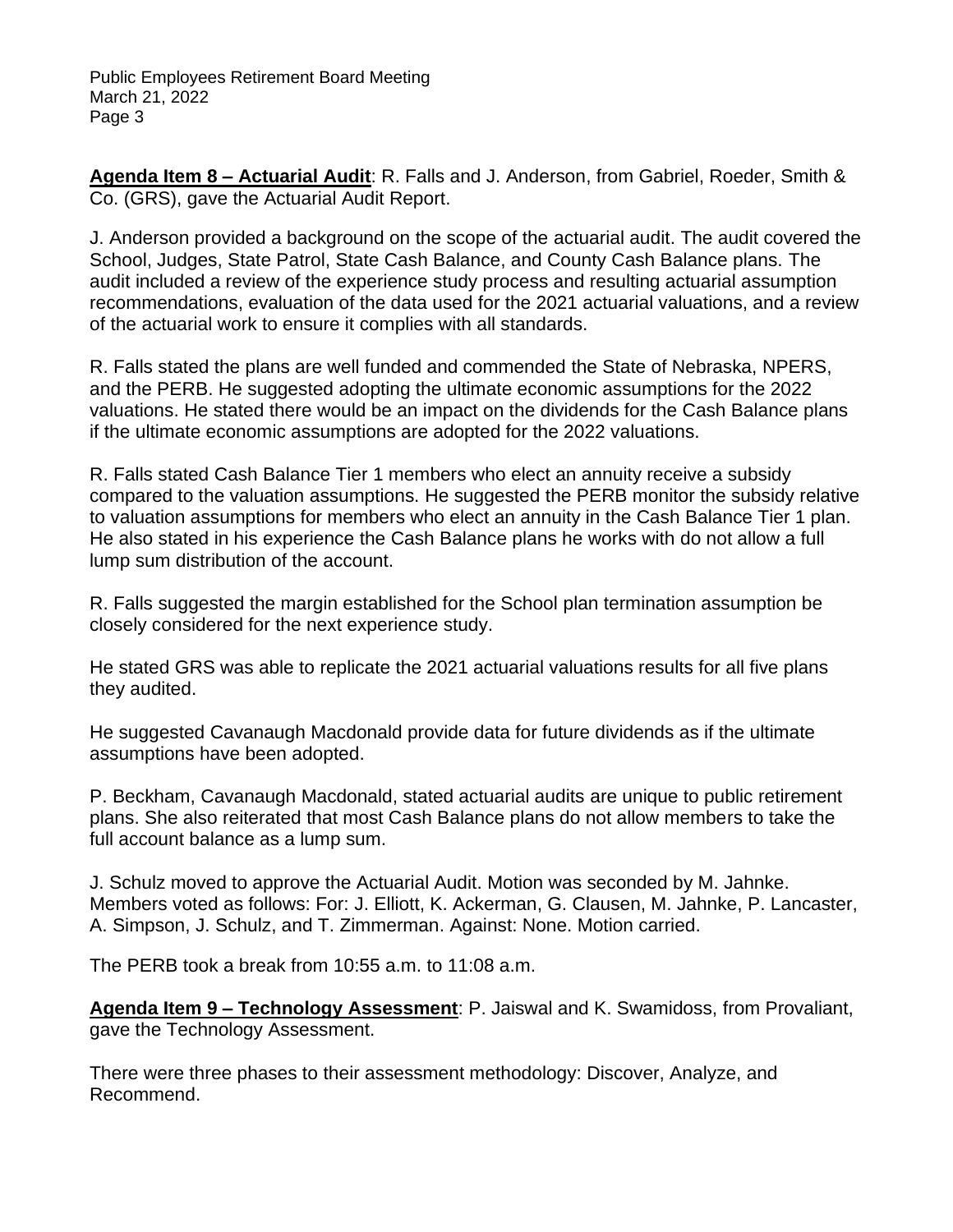K. Swamidoss stated their technology findings were categorized in three phases: Phase 0, Phase I, and Phase II. Phase 0 are urgent items that should be addressed within the next year. He recommends upgrading framework and customer identity and access management for self-service.

K. Swamidoss discussed Phase I items to implement in the next two to four years. This phase is aimed at capabilities that are crucial to develop and maintain a secure and highquality system.

He then discussed Phase II items to implement in four years or beyond. The items in this phase are aimed at capabilities and technical debt items that are crucial to enhance the member and business user experience.

P. Jaiswal stated the functional findings were also categorized in three phases: Phase 0, Phase I, and Phase II.

Phase 0 are urgent items that should be addressed within the next year. This phase is aimed at improving the efficiency of the agency's operation.

Phase I items should be implemented in the next two to four years. This phase is aimed at improving enhancements to the NPRIS system that can be performed in-parallel or after the Omaha School Employees' Retirement System (OSERS) transfer project.

Finally, he discussed Phase II which should be implemented in four years or beyond. This phase calls for improvements aimed at capabilities and technical debt items that are crucial to enhance the member and business user experience.

P. Jaiswal suggested improving services for employers to more accurately track members who may or may not be contributing to the plan. He also strongly recommends continuing to invest in the NPRIS system. He stated NPRIS is one of the most advanced systems for a retirement system.

T. Zimmerman moved to approve the Technology Assessment. Motion was seconded by K. Ackerman. Members voted as follows: For: J. Elliott, K. Ackerman, G. Clausen, M. Jahnke, P. Lancaster, A. Simpson, J. Schulz, and T. Zimmerman. Against: None. Motion carried.

**Agenda Item 10 – Hall County Request for Participation in the State Deferred Compensation 457 Plan**: R. Gerke stated Hall County is requesting participation in the Deferred Compensation 457 Plan and they have submitted the necessary documents to make this request.

P. Lancaster shared her gratitude on behalf of Hall County to make this request and for the PERB's consideration for Hall County's participation in the Deferred Compensation plan.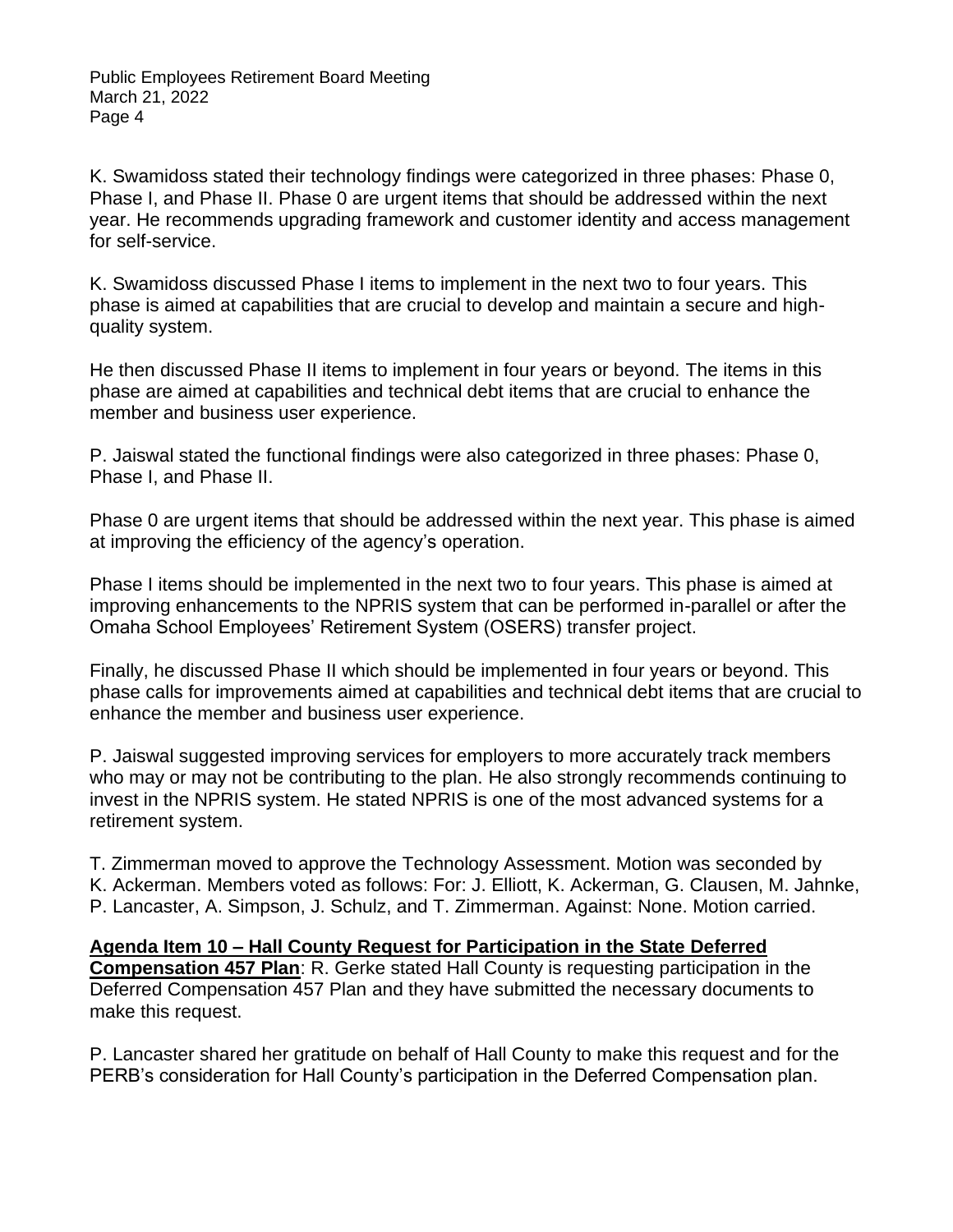J. Schulz moved to approve Hall County's Request for Participation in the State Deferred Compensation 457 Plan. Motion was seconded by M. Jahnke. Members voted as follows: For: J. Elliott, K. Ackerman, G. Clausen, M. Jahnke, A. Simpson, J. Schulz, and T. Zimmerman. Against: None. Abstain. P. Lancaster. Motion carried.

# **Agenda Item 11 – Legal/Legislative Update**: O. Hill gave the Legal/Legislative Update.

He discussed the below legislative bills (LB):

- LB 922 which increases the number of district court judges, had amendment 2332 added which includes provisions from LB 1171. LB 1171 would increase wages for clerks of the district court.
- LB 939 changes individual income tax rates.
- LB 283 provides for year-round daylight savings time. He stated there is federal legislation that may impact LB 283.

M. Jahnke moved to approve the Legal/Legislative Update. Motion was seconded by A. Simpson. Members voted as follows: For: J. Elliott, K. Ackerman, G. Clausen, M. Jahnke, P. Lancaster, A. Simpson, J. Schulz, and T. Zimmerman. Against: None. Motion carried.

**Agenda Item 12 – OSERS Transfer Project**: R. Gerke provided an update on the OSERS Transfer Project.

- He stated NPERS is working to hire a Retirement Specialist II to begin working with OSERS.
- He is still in discussions with the Department of Administrative Services in regard to adding more space to the agency.
- NPERS is currently in the process of hiring a project manager for the OSERS Transfer Project.
- Gartner Consulting is holding interviews for the request for proposal (RFP).
- M. Nuss, J. Hardy, and M. Davis will shadow at OSERS on March 25, 2022.
- J. Hardy has continued to work with the data migration team.
- The monthly OSERS Steering Committee meeting was held virtually on March 14, 2022.

K. Ackerman moved to approve the OSERS Transfer Project Update. Motion was seconded by T. Zimmerman. Members voted as follows: For: J. Elliott, K. Ackerman, G. Clausen, M. Jahnke, P. Lancaster, A. Simpson, J. Schulz, and T. Zimmerman. Against: None. Motion carried.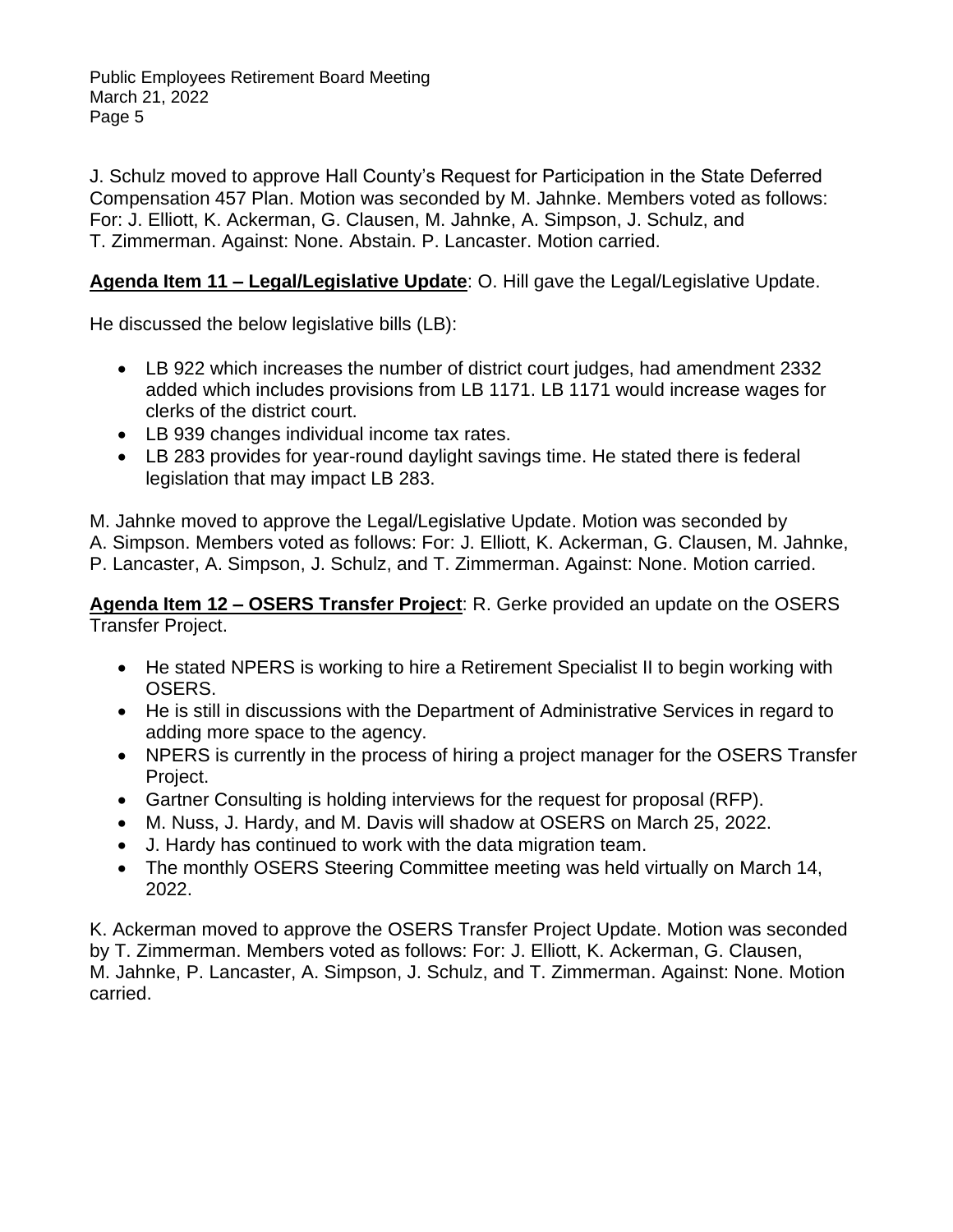# **Agenda Item 13 – Director's Report**: R. Gerke gave the Director's Report.

- He stated a letter was sent to Empower about ending the contract with Empower. This letter excluded the 4% guaranteed rate fund offered by Empower.
- The School seminar season is underway as both in-person and virtual sessions continue to be offered. The attendance for the in-person seminars have decreased compared to previous year.
- The Retirement Specialist I position in the Member Services department has been filled. The SOS Receptionist position has been filled pending the completion of a background check. A Retirement Specialist I position has been opened in the Benefits department to help process refunds. Finally, the following positions are open: two Auditor I, an IT Security Analyst, and another position in IT in which the classification is being evaluated. An OCIO IT Developer position is also open and the OCIO does not have anyone to replace this position at this time.
- The annual performance employee evaluations are mostly completed at this point.
- He stated he will present the Annual Report to the Legislature on March 30, 2022.

M. Jahnke moved to approve the Director's Report. Motion was seconded by G. Clausen. Members voted as follows: For: J. Elliott, K. Ackerman, G. Clausen, M. Jahnke, P. Lancaster, A. Simpson, J. Schulz, and T. Zimmerman. Against: None. Motion carried.

**Agenda Item 14 – Board Committee Reports**: There were none.

**Agenda Item 15 – Board Education/Travel Requests:** There were none.

**Agenda Item 16 – Future Meetings/Agendas:** The next PERB meeting is on April 18, 2022.

**Agenda Items 17 and 18 – Executive Session**: At 12:19 p.m., M. Jahnke moved that the Board exit Regular Session and convene in Executive Session for the purpose of discussing applications of plan members: Case Review No. D-22-3; Prevention of Needless Injury to the Reputation of an Individual; Case Review No. D-22-4; Prevention of Needless Injury to the Reputation of an Individual; Personnel Matters; Protection of Public Interest, Prevention of Needless Injury to the Reputation of an Individual; and Update on Pending Legal Matters; Protection of Public Interest. Motion was seconded by K. Ackerman. J. Elliott repeated the motion for the record. Members voted as follows: For: J. Elliott, K. Ackerman, G. Clausen, M. Jahnke, P. Lancaster, A. Simpson, J. Schulz, and T. Zimmerman. Against: None. Motion carried.

J. Schulz left the meeting during Executive Session.

At 1:45 p.m., M. Jahnke moved the Board exit Executive Session and reconvene in Regular Session. Motion was seconded by A. Simpson. Members voted as follows: For: J. Elliott, K. Ackerman, G. Clausen, M. Jahnke, P. Lancaster, A. Simpson, and T. Zimmerman. Against: None. Motion carried.